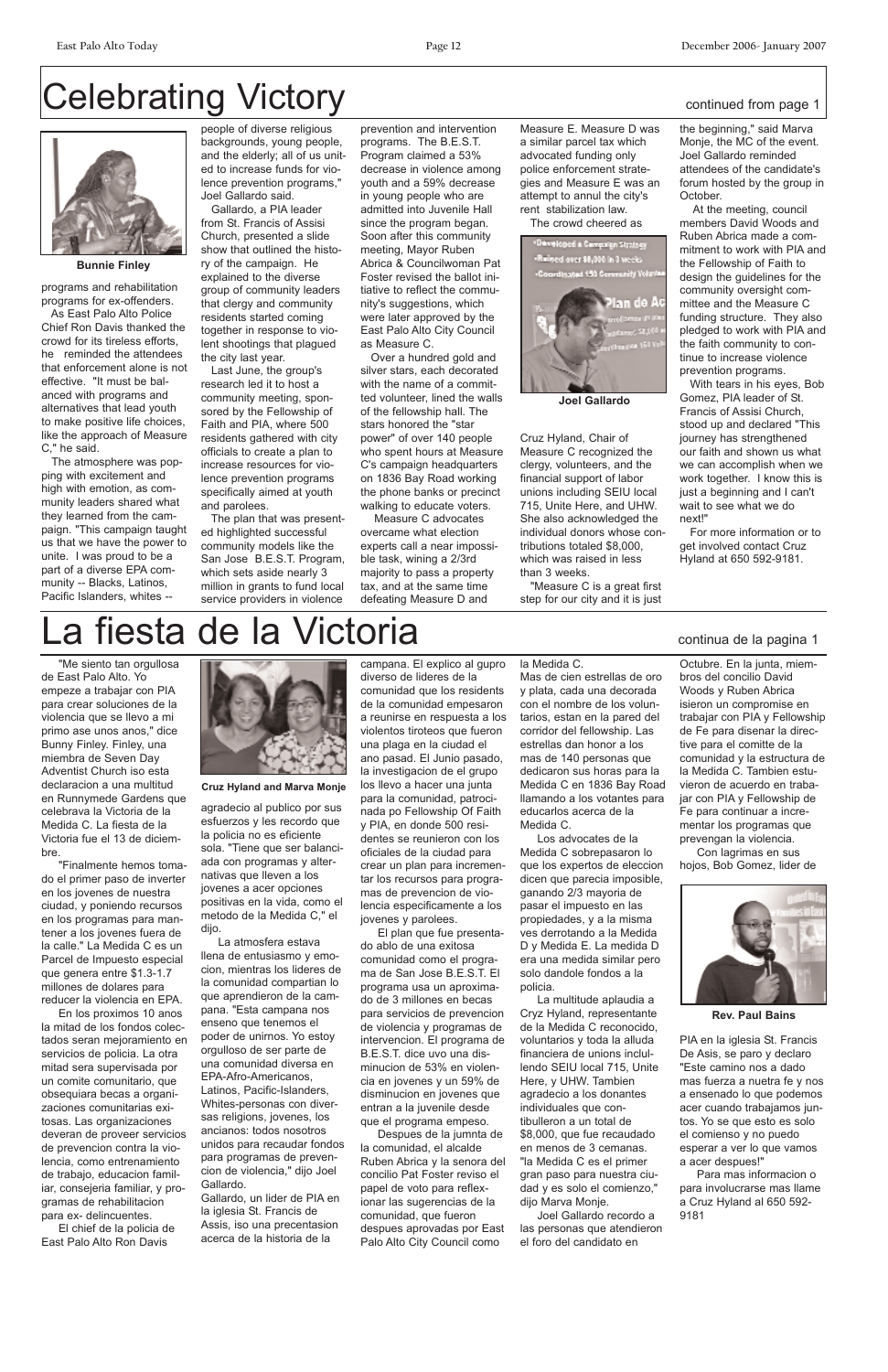#### **TO PLACE AN AD...**

### **Program Manager for Youth Programs Administrative Assistant**

Reports to: CEO / President Reporting to: Volunteers Starting Date: January 2007 Salary: \$30k to 35k DOE. Medical, dental, 403b retirement plan, PTO

NCUD is an emerging, faith-based (Christian) non-profit organization serving East Palo Alto and eastern Menlo Park. We exist to eliminate systemic and generational poverty by providing opportunities. We do this through community activism and community economic development projects.

This job is divided into two parts, program and administrative. The program portion is specific to the development of a based financial literacy program for older elementary, junior high and high school students in local schools and community based organizations. The administrative part is to help with basic administrative tasks.

#### Program Manager - YCUP

YCUP Program includes two components. Phase 1 is a 'virtual economy' training program called Economis. It will implemented in local schools and other community organizations. Phase 2 is a youth led and operated credit union. It is based on a model out of Mission Area Federal Credit Union in San Francisco.

Implement and oversee 'Economis' program in one local school in the spring of 2007. Expand to other schools in the fall of 2007.

Implement and oversee 'Economis' in three to five community organizations in the spring of 2007. Work with CEO to develop YCUP Phase 2. The goal would be to begin operations in January 2008.

Assist in grant writing and fund raising for program development costs.

Maintain records for reporting outcomes and successes. **Administrative Assistant:**

Serve as chairperson for annual spring golf classic.

Maintain office operations including (but not limited to) bill paying and communication.

Assist CEO in communication to donors and supporters. Assist credit union staff as directed. Maintain office files and recordkeeping. **Other tasks as directed.**

#### **Requirements:**

Solid computer skills (Mac and PC).

Prior office experience

Prior experience working with youth

Self motivated / goal oriented

Must be committed Christian with pastoral refer-

ence

#### Preferences:

Spanish language speaking, writing, translating College degree Knowledge / proficiency in HTML, Adobe Illustrator

and Photoshop

Prior experience with financial institution Grant writing and or review experience Minority applicants are strongly encouraged to apply

To apply please forward resume and cover letter to:

John Liotti - CEO / President jliotti@norcaludc.org

More information can be found at: www.norcaludc.org

Northern California Urban Development 1836 Bay Rd. # B East Palo Alto, CA 94303 650-328-1890

#### **NOTICE OF VACANCY DISTRICT BOARD OF DIRECTORS**

The East Palo Alto Sanitary District has one vacancy on the Board of Directors, caused by the resignation on December 7, 2006 of board member Larry J. Moody. Pursuant to Government Code section 1780, the Board of Directors of the East Palo Alto Sanitary District has decided to fill the vacancy by appointment. The person appointed will hold office until the next District General Election in November 6, 2007.

The District Board invites interested persons to apply for the position of Member of the District Board. Candidates must be residents of the District, a registered voter in that district and otherwise eligible to be elected to the District Board. The person appointed will be required to attend Board meetings, which are regularly scheduled for the first Thursday of each month and at such other times as are necessary.

The District Board will make an appointment no later than February 1, 2007. Persons interested in being considered for appointment to the District



Board should apply by application or letter, stating their qualifications, background and reasons for seeking appointment.

Applications or letters for appointment to the Board of the East Palo Alto Sanitary District should be submitted not later than January 15, 2007 to:

EAST PALO ALTO SANITARY DISTRICT 901 WEEKS STREET EAST PALO ALTO, CALIFORNIA 94303 or send by fax: (650) 325-5173

please call the **East Palo Alto Today** office at (650) 327-5846 ext.311 between the hours of 10:00 AM and 6:30 PM or send an email to epatoday@aol.com.

#### **Copy Regulations:**

1. The word "advertisement" must appear on top of any advertisement resembling reading material.

- 2. **East Palo Alto Today** assumes no liability for any error for which it may be responsible beyond its ability to adjust and rerun the ad or give the adver tiser credit for the error at the discretion of **East Palo Alto Today.**
- 3. Advertising copy taken by telephone cannot be guaranteed.

## EZ. 577 **EAST PALO ALTO SANITARY DISTRICT**

#### **Swimsuit Calendar**

Business owners, have you ever wanted to advertise your business with eye

catching content? Well now is your chance!!! Arby Thomas, Bakari Thompson and Allan Ting , Three Local Freelance Photographers are creating TWO Swimsuit Calendars. For more information, go to (http://blog. myspace.com/74724391) Contact Arby Thomas at: (650) 630- 6777 or send an email to: Arby.Thomas@gmail.com.

**Help us to find Missing Children By DONATING your old or unused Car, Van, RV or Boat TODAY!!! It's tax deductible and helps our children. Contact us today and arrange for pick up.** 

> **Family Tree (650) 630- 6777**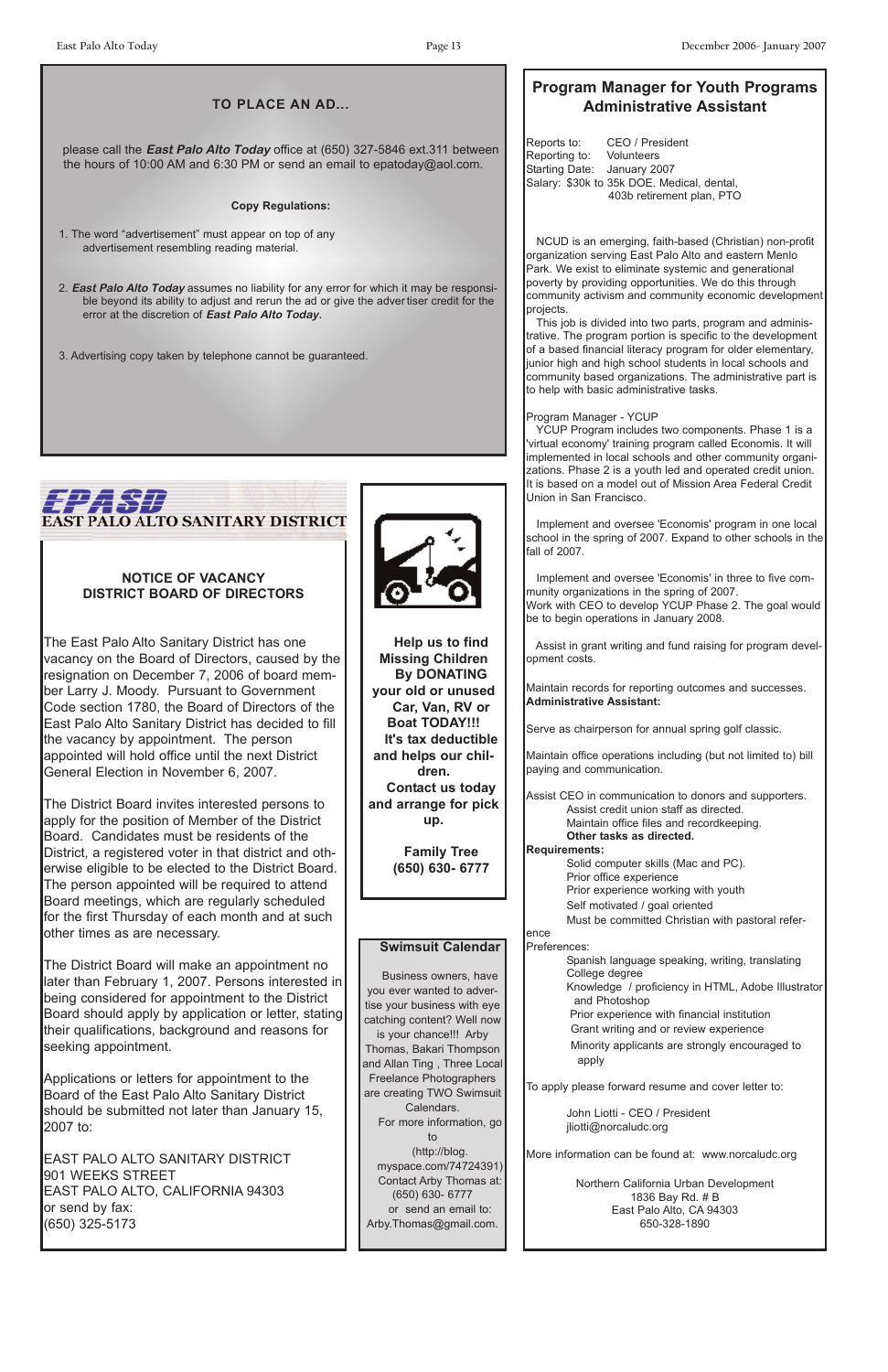#### **Free Smoking Cessation Group**

Dates: Mondays, January 8<sup>\*</sup> February 19 Time: 6:00 pm \* 7:30 pm Location: New Sweet Home Church, 2170 Capitol Avenue, East Palo Alto Call (650) 573-3989 to register or log on to www.smhealth.org for more information.

Jan 10, 2007 - Applications are due to Start Up if you have a business and you're interested in working with a team of consultants from the Stanford Graduate School of Business! This is a FREE service for selected applicants. Call 650-321-2193 for an application and more information.

#### **Free Business Counseling**

#### **January Beat Meeting Schedule**

Beat Four Date: Saturday, January 13th, 2007 Time: 1300-1430 hours Location: Community Room at City Hall (2415 University Avenue

#### Beat One: Date: Thursday, January 18th, 2007 Time: 6:30-8pm Location: Community Room

at City Hall (2415 University Avenue)

Beat Three: Date: Saturday, January 20th, 2007 Time: 9am-11am Location: Palo Mobile Estates Recreation Room (1885 East Bayshore Road) Carol Parker from Menlo Park Fire Department will be there to teach a PEP course.

#### **Help Needed for Upcoming Fair**

East Palo Alto's Annual College Fair, slated for Sunday, May 20, 2007 needs help! Organizers for the 2007 event, whose intent is to increase students' interest in attending college and making their dreams a reality estimate that this year's initiative will need \$12,000.00 in external support to make it all happen.

All local students and families are invited to attend, and learn how to plan for college. Meda Okelo, the Director for Community Services said, "Through our Recreation Division's program we have been able to provide this event for free each year serving more that 400 youth. However due to program funding reductions the City is actively seeking \$12,000 in donations in order that it can

# Community Calendar

## Community Media TV Shows



Gail Ortega, Eric Hartwig, Henrietta J. Burroughs, Leif Erickson and Sharifa Wilson sit on the set of "Talking with Henrietta" to discuss the topic: "Is Our Educational System Failing Our Children?"

This show airs on Channel 27. Mondays@8am, Thursdays@8 pm Fridays@noon, Saturdays@1:30 pm., Sundays@ 5 pm. The show can also be seen on the web at www.communitymediacenter.net at the above times.

continue providing this event for free in 2007." The City of East Palo Alto sponsored 5th Annual "East Palo Alto Brave Enough to Dream College Fair" will be held on Sunday, May 20, 2007, from 2:00pm to 6:30pm at the new East Palo Alto YMCA located at 550 Bell Street, East Palo Alto, California. Many East Palo Alto students will be the first in their families to attend college. This year's theme, "Invest Today in the Leaders of Tomorrow", follows the philosophy that every young person has a world of possibility in front them and all youth can start today towards their dreams! Admission is FREE and every youth will receive a free backpack with program materials.

For more information, contact :

Pamela Reliford Recreation Supervisor City of East Palo Alto 2277 University Avenue East Palo Alto, CA 94303 Office: 650.853.5907 Fax: 650.853.5928

#### **For a listing of more local shows, go to www.communitymediacenter.net**

| <b>∶Khakis</b>                | Queen announced supper       | The kind with two pockets     |
|-------------------------------|------------------------------|-------------------------------|
| <b>By Amara Williams</b>      | "I'm a working man"          | A simple gold watch and       |
|                               | That was his motto           | light brown boots             |
| : He always wore them         |                              | My boss eyed my khakis        |
| : Everyday                    | One day my boss asked me     | As if to ask "Why?" again     |
| : Khakis                      | "Why do you always wear      | "Because I'm a working girl." |
| : With a long sleeve collared | khakis?"                     | I said                        |
| : shirt                       | "Because that's what a hero  | At this he smiled and said    |
| The kind with two pockets     | of mine wore."               | "My Grandpa used to wear      |
| : He used a simple watch      | I replied                    | them too."                    |
| So he could know the time     | The next day I wore khakis,  |                               |
| when his                      | A long sleeve collared shirt |                               |

| <b>January 2007</b>                                                                                                                                    | Senior Center Daily Calendar                                                                                                                                                            |                                                                                                                                                                                             |                                                                                                                                                                                                                       |                                                                                                                                                                                     |
|--------------------------------------------------------------------------------------------------------------------------------------------------------|-----------------------------------------------------------------------------------------------------------------------------------------------------------------------------------------|---------------------------------------------------------------------------------------------------------------------------------------------------------------------------------------------|-----------------------------------------------------------------------------------------------------------------------------------------------------------------------------------------------------------------------|-------------------------------------------------------------------------------------------------------------------------------------------------------------------------------------|
|                                                                                                                                                        |                                                                                                                                                                                         |                                                                                                                                                                                             |                                                                                                                                                                                                                       | <u> Hours: Mon. Wed. Thur. Fri. 9 a.m. to 3 p.m. .</u>                                                                                                                              |
| <b>Monday</b>                                                                                                                                          | Tuesday                                                                                                                                                                                 | <b>Wednesday</b>                                                                                                                                                                            | <b>Thursday</b>                                                                                                                                                                                                       | Tues 9 am - 330 Primay                                                                                                                                                              |
| 计步步命令命令<br>Senior Center Closed<br>New Years Day                                                                                                       | Continental Breakfast 9-10 a.m.<br>Blble Study 10 - 11 a.m.<br>Hot Lunch 11:30 a.m. - 12:30 p.m.<br>Reading Class 1 - 2 p.m.<br>Dominos $2 - 3$ p.m.<br>Line Dancing $1:45 - 3:30$ p.m. | Continental Breakfast 9 - 10 a.m.<br>E-mail Class $10 - 11$ a.m.<br>Tal Chi Class 10 - 11 a.m.<br>Hot Lunch 11:30 a.m. - 12:30 p.m.<br>Senior Club 1 - 2 p.m.<br>Dominac $2, 3, n, m$       | Country Breakfast 8:30 - 10:00 a.m.<br>Brown Bag Program 9 - 11:30 a.m.<br>Hot Lunch 11:30 a.m. - 12:30 p.m.<br>Senior Game Day 12:45 - 1:45 p.m.<br>Bingo 12:45 - 2:00 p.m.<br>Dominos 2 - 3 p.m.                    | Continental Breakfast 9 - 10 a.m.<br>Senior Forum (see other side for<br>detalls)<br>Dominos $10 - 11$ a.m.<br>Hot Lunch 11:30 a.m. 12:30 p.m. Senior Game Day 12:30 - 1:30<br>p.m. |
| 4<br>Continental Breakfast 9 - 10 a.m.<br>Dominos 10:30 - 11:30 a.m.<br>Hot Lunch 11:30 a.m. 12:30 p.m.<br>Senior Game Day 12:45 - 1:45 p.m.           | Continental Breakfast 9-10 a.m.<br>Blble Study 10 - 11 a.m.<br>Hof Lunch 11:30 a.m. - 12:30 p.m.<br>Reading Class 1 - 2 p.m.<br>Dominos 2 - 3 p.m.<br>Line Dancing 1:45 - 3:30 p.m.     | 10.<br>Continental Breakfast 9 - 10 a.m.<br>MS Excel Class 10 - 11 a.m.<br>Tal Chl Class 10 - 11 a.m.<br>Hot Lunch 11:30 a.m. - 12:30 p.m.<br>Senior Club 1 - 2 p.m.<br>Dominos 2 - 3 p.m.  | 12<br> Country Breakfast 8:30 - 10:00 a.m. <br>Brown Bag Program 9 - 11:30 a.m.<br>Hot Lunch 11:30 a.m. - 12:30 p.m.<br>Senlor Game Day 12:45 - 1:45 p.m.<br>Blngo 12:45 - 2:00 p.m.<br>Dominos 2 - 3 p.m.            | 13<br>Continental Breakfast 9-10 a.m.<br>Dominos 10 - 11 a.m.<br>Hot L unch 11:30 a.m. - 12:30 p.m.<br>Senior Game Day 12:30-1:30 p.m.                                              |
| 电电电电电电容多多电电电电<br>15<br>Senior Center Closed<br><b>Marint Luther King Day</b>                                                                           | 16 Cont. Breakfast 9 - 10 a.m.<br>Blble Study 10 - 11 a.m.<br>Hot Lunch 11:30 a.m. - 12:30 p.m.<br>Reading Class 1 - 2 p.m.<br>Dominos $2 - 3$ p.m.<br>Line Dancing 1:45 - 3:30 p.m.    | 17<br>Continental Breakfast 9 - 10 a.m.<br>MS Word Class - 11 a.m.<br>Tal Chi Class 10 - 11 a.m.<br>Hot Lunch 11:30 a.m. - 12:30 p.m.<br>Senior Club 1 - 2 p.m.<br>Dominos 2 - 3 p.m.       | 18 Ctry Breakfast 8:30-10:00<br>a.m.<br>Brown Bag Program 9 - 11:30 a.m.<br><b>Free Blood Pressure Screening</b><br>$9:30 \cdot 11:00$ a.m.<br>Hot Lunch 11:30 a.m. - 12:30 p.m.<br>Senior Game Day 12:45 - 1:45 p.m. | 19<br>Continental Breakfast 9-10 a.m.<br>Dominos $10 - 11$ a.m.<br>Hot L unch 11:30 a.m. 12:30 p.m.<br>Senior Game Day 12:30-1:30 p.m.                                              |
| 22<br>Continental Breakfast 9 - 10 a.m.<br>Dominos 10:30 - 11:30 a.m.<br>Hot Lunch 11:30 a.m. - 12:30<br>p.m.<br>Senior Game Day 12:45 - 1:45 p.m.     | 23.<br>Continental Breakfast 9 - 10 a.m.<br>Blble Study 10 - 11 a.m.<br>Hot Lunch 11:30 a.m. - 12:30 p.m.<br>Reading Class 1 - 2 p.m.<br>Line Dancing 1:45 - 3:30 p.m.                  | 24<br>Continental Breakfast 9 - 10 a.m.<br>Web Maps Class 10 - 11 a.m.<br>Tal Chi Class 10 - 11 a.m.<br>Hot Lunch 11:30 a.m. - 12:30 p.m.<br>Senior Club 1 - 2 p.m.<br>Dominos $2 - 3$ p.m. | 25<br>Country Breakfast 8:30 - 10:00<br>a.m.<br>Brown Bag Program 9 - 11:30 a.m.<br>Senior Game Day 12:45 - 1:45 p.m.<br>Blngo 12:45 - 2:00 p.m.                                                                      | 26<br>Senior Center Closed<br>City of EPA work furlough day                                                                                                                         |
| 特鲁希多<br>20.<br>Continental Breakfast 9 - 10 a.m.<br>Dominos 10:30 11:30 a.m.<br>Hot Lunch 11:30 a.m. - 12:30 p.m.<br>Senior Game Day 12:45 - 1:45 p.m. | 30 Cont. Breakfast 9 - 10 a.m.<br>Blble Study 10 - 11 a.m.<br>Hot Lunch 11:30 a.m. - 12:30 p.m.<br>Reading Class 1 - 2 p.m.<br>Dominos $2 - 3$ p.m.<br>Line Dancing?                    | [31] Cont. Breakfast 9 - 10 a.m.<br>Computer Class TBA<br>10 - 11 a.m.<br>Tal Chi Class 10 - 11 a.m.<br>Hot Lunch 11:30 a.m. - 12:30 p.m.<br>Senior Club 1 - 2 p.m.<br>Dominos $2 - 3$ p.m. | <b>Free Computer Access</b><br>Printer, Copier & Fax Machine<br>10 a.m. - 2 p.m. In the TAP Room.<br>Friendly instructor on duty!<br>Closed Wed. and weekends<br>(some fees for extra coples, etc.)                   | Most services, programs,<br>breakfasts, special luncheons and<br>classes are operated by the East<br>Palo Alto Senlor Center, Inc., a<br>non-profit organization.                   |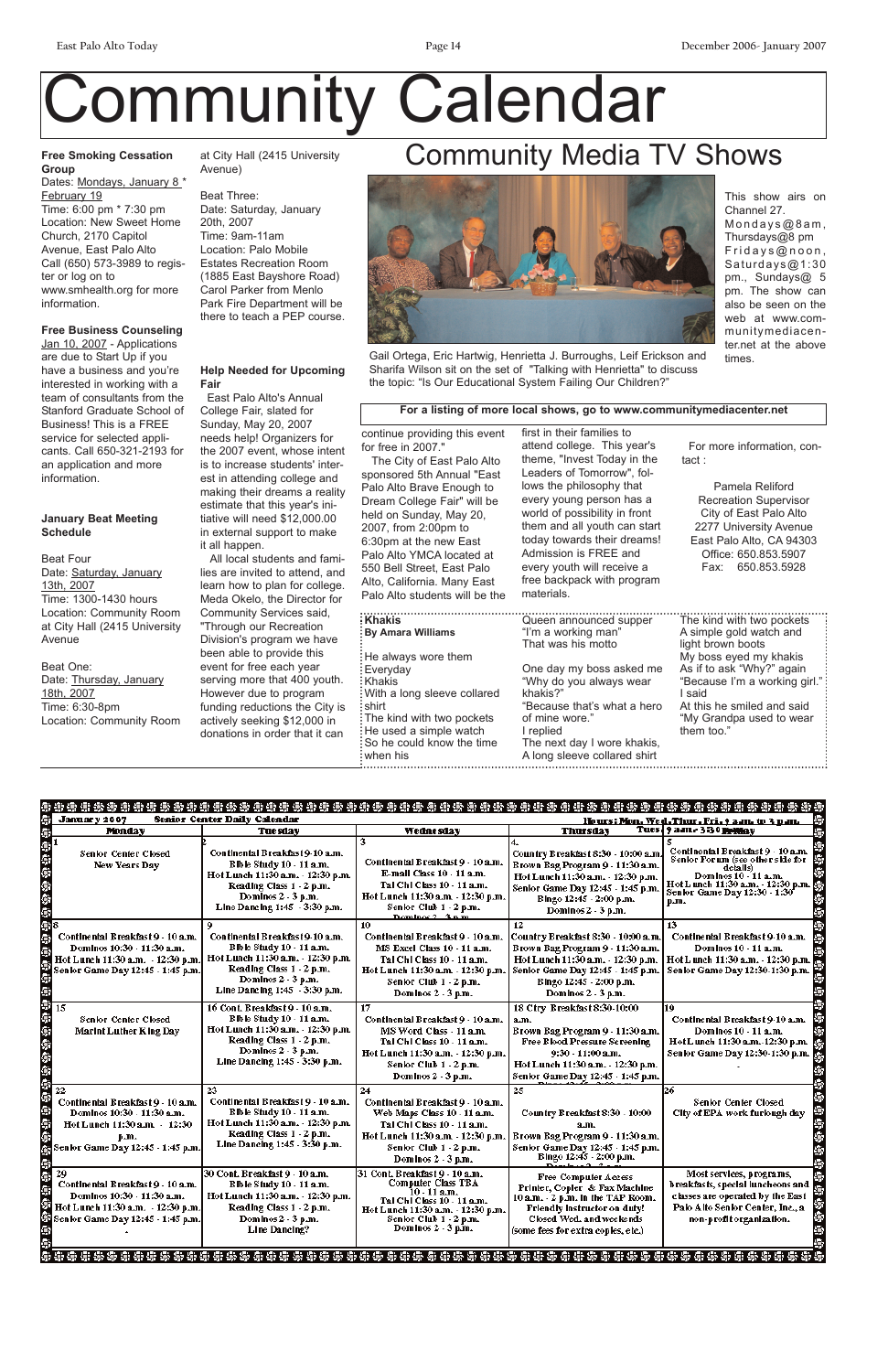# An Open Letter to Our EPA Today Readers

Dear Readers,

East Palo Alto Today is written and distributed by a team of volunteers who are committed in their desire to provide news coverage to and about our community. As the readership, advertising and funding increase, we will publish the paper as a weekly.

In addition to publishing and distributing 8,000 copies of East Palo Alto Today, we have also launched a web site which will carry online editions of the paper. Currently you can log on to www.epamedia.org and www.epatoday.org. and obtain information about East Palo Alto Today and the East Palo Alto Center for Community Media, the nonprofit agency under whose sponsorship the paper is published.

You can now go to www.epatoday.org and read current articles and features in the paper as well as past articles that you might have missed or might want to review. We hope you will participate in our upcoming "Community Viewpoint" chat site where you will be able to log on and post your opinion about community, state and national issues. We will take the best of these postings and make them a permanent part of our online web site.

> **Advertising.** Please contact us if your business or organization would like to use East Palo Alto Today to advertise your services or products. Please call us at (650) 327-5846 or send us an email at epatoday@aol.com.

East Palo Alto Today represents a communication breakthrough for the East Palo Alto community. In order for East Palo Alto Today to fulfill its goals and thrive, however, we need your support. We would like to continue with the very positive strides that we've already taken, and your contribution will allow us to continue to bring you the real news taking place in this community. Paid staff will ensure that the paper can meet its publication deadline every two weeks and update our website daily. We invite you to partner with us; your donation will truly make a difference.

Please fill out the attached partnership card and mail your contribution, making your check payable to the East Palo Alto Center for Community Media, 321 Bell Street, East Palo Alto, CA 94303. Or, you can make your donation through our "Donations" link at: www.epamedia.org. The East Palo Alto Center for Community Media



Thank you for helping us make our dreams for East Palo Alto Today a complete reality.

**Distribution Site**. You can also help us by allowing us to use your agency or business as a distribution site for the paper.

**Contributor to the paper**. with your news and views. If you have article ideas or other items of interest that you would like to contribute to the paper, call or email us.

2007 is a New Year. It is a year in which we expect, *with your help*, to achieve our goals for what East Palo Alto Today can do within the East Palo Alto community. We are looking forward to it being an exciting year for East Palo Alto Today and for the East Palo Alto community. So, from all of us to all of you, Happy New Year!

Thank you, Henrietta J. Burroughs Editor-in-Chief East Palo Alto Today

321 Bell Street East Palo Alto, CA 94303; (650) 327-5846 ext. 311 (650) 327-4430 (FAX) EPAMedia@aol.com www.epamedia.org. www.epatoday.org.

| Name:                                                                                                                                                      |  |  |  |  |
|------------------------------------------------------------------------------------------------------------------------------------------------------------|--|--|--|--|
| Name of Organization:                                                                                                                                      |  |  |  |  |
| Address:                                                                                                                                                   |  |  |  |  |
|                                                                                                                                                            |  |  |  |  |
| Yes, I am interested in becoming a partner with the Center. Please accept this donation as a personal one<br>or as a donation on behalf of my organization |  |  |  |  |
| \$25 50 550 5100 5250 5500 51,000 52,000                                                                                                                   |  |  |  |  |
| $$2,000$ to \$5,000 $$5,000$ and above In-Kind                                                                                                             |  |  |  |  |
| Please check back with me about becoming a partner                                                                                                         |  |  |  |  |